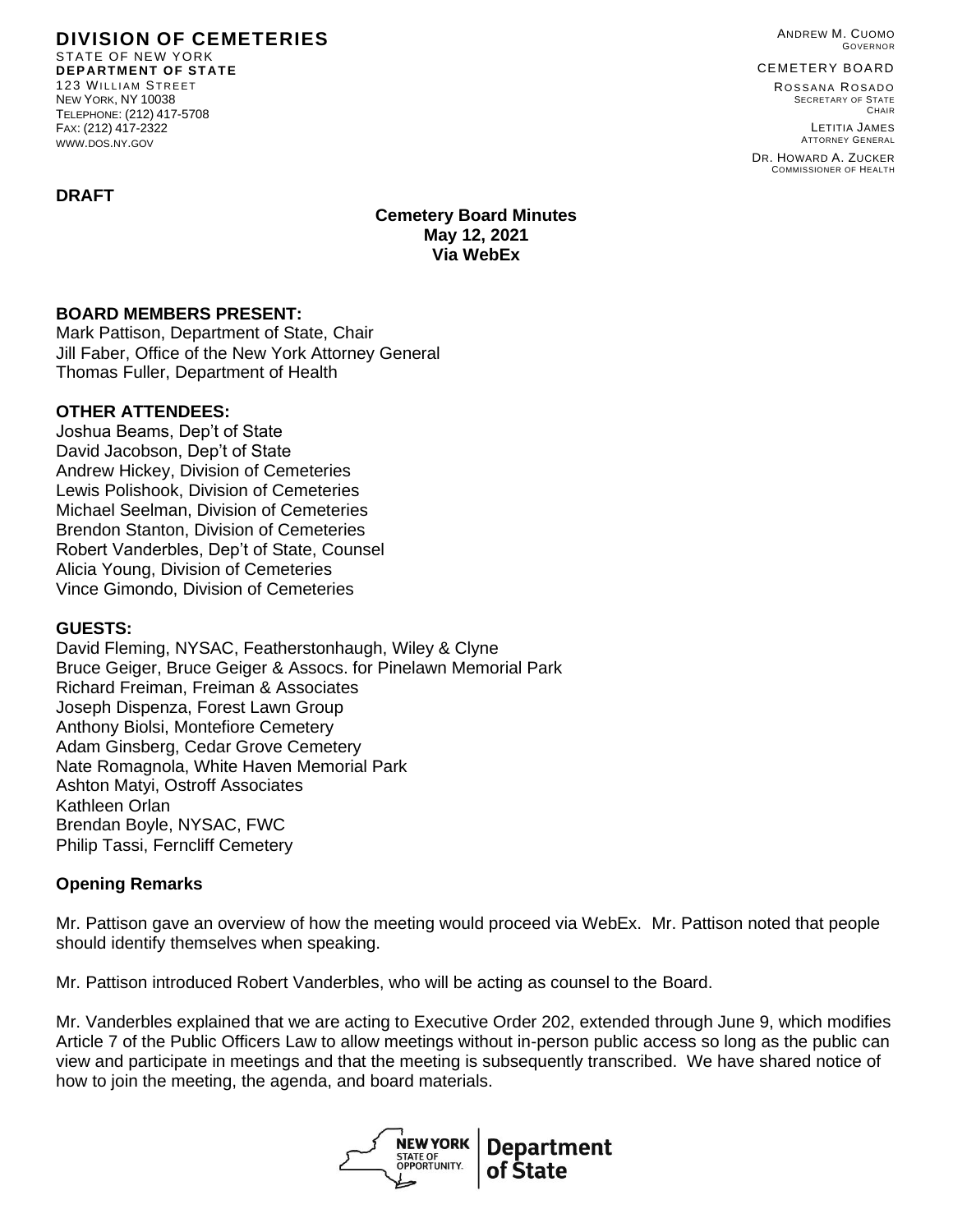Speakers are encouraged to identify themselves; must identify themselves and the entity they represent.

### **21-05-A-24 Minutes of Previous Meetings**

Motion was made, seconded, and unanimously adopted approving the minutes of the Board's April 13, 2021 meeting

#### **21-05-B-25 Legislation and Regulations**

1. Pending Legislation

Mr. Vanderbles reported on activity on pending legislation as follows:

S.5535, which would permit cemeteries to appropriate a portion of principal under certain circumstances, passed the Senate.

S.1645, prohibiting the sale of certain veterans' markers and memorabilia, has advanced to a third reading.

S.4344, which authorizes a family member or close friend to arrange for burial of a veteran in a veterans' cemetery, advanced to a third reading.

S.6171, was introduced as a "same as" to A.6740; this bill would allow a grandfathered standalone crematory to move.

A.6861 and S.6010 would create uniform standards for missing persons. It would require "pauper cemeteries" to maintain computerized data on all unidentified bodies but provides no definition of "pauper cemetery." Each house has referred its bill to committee.

A.6971 and S.6257-A would provide for leasing of lands by cemeteries with approval of the cemetery board; it passed the Assembly.

A.7301 and S.6521 would permit electronic signatures on funeral-related documents; both are in committee.

2. Rules and Regulations

Mr. Pattison stated that the Governor previously vetoed a bill concerning cemetery abandonment but asked the Division to identify ways by which we could accompany some of these goals by rule making. We have worked with NYSAC to draft regulations; they have been shared with Board members and posted on the Division's website.

Mr. Polishook provided an overview of the regulations. The portion of the vetoed legislation for which the Governor wanted us to consider rule making would have given towns advance notice of abandonment.

Broadly speaking, the regulations would:

- 1. Clarify the definition of abandonment;
- 2. Provide a procedure led by the Division, in consultation with stakeholders (the cemetery, local officials, and other local cemeteries) to try to prevent abandonment (codifying existing Division practice);
- 3. Clarify that the Cemetery Board determines whether a cemetery is abandoned, preventing abandonment without notice and ensuring that cemeteries that are in fact abandoned will become abandoned; and
- 4. Providing a clear process for cemetery-to-cemetery abandonment.

NYSAC has already commented on the draft; if they or others have comments, they should submit those during the notice and comment period.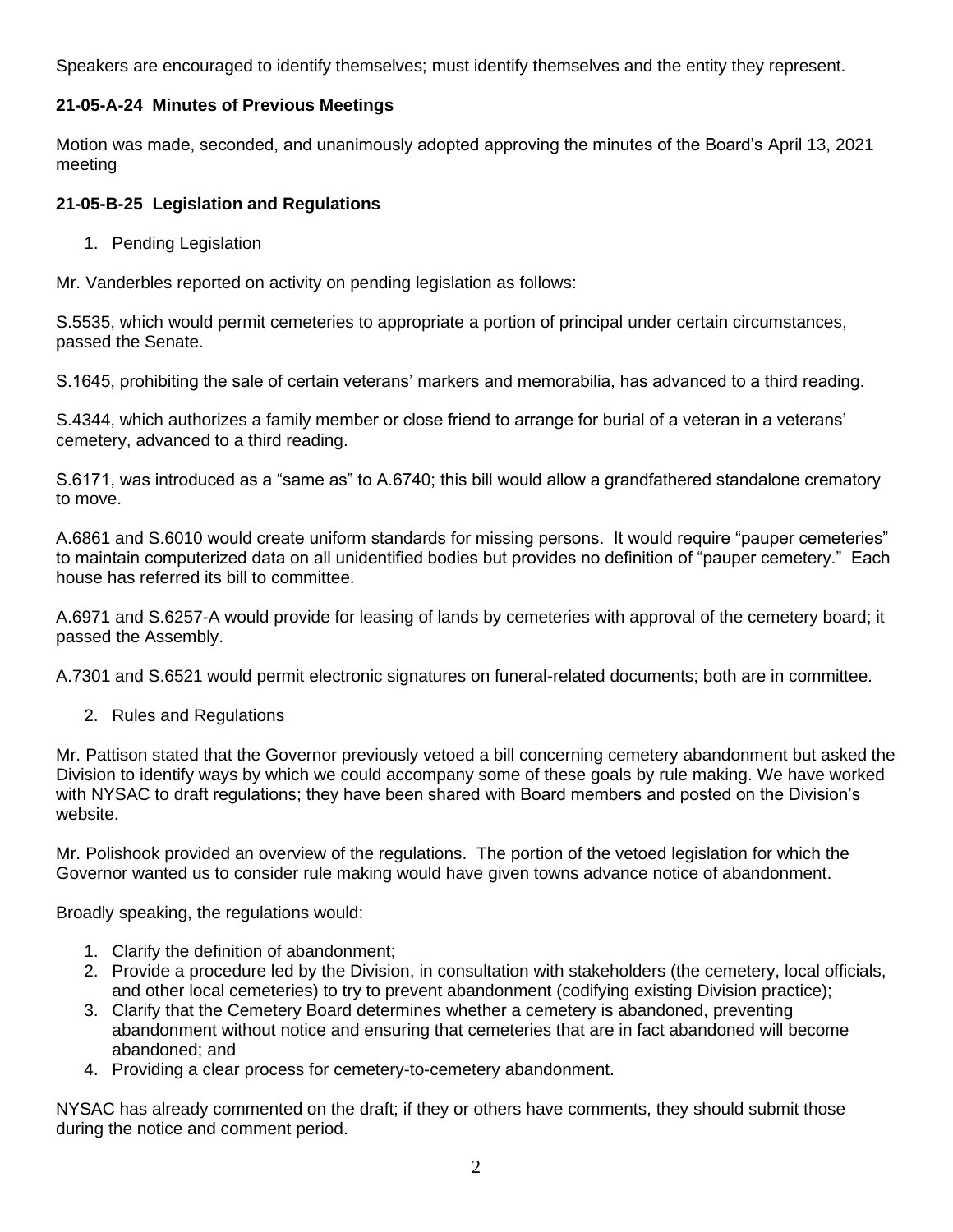Ms. Faber asked about the procedure for discussions between stakeholders and whether the Division would provide a report. Mr. Polishook responded that the draft regulations require a written determination where it believes a cemetery is abandoned; that determination goes to the cemetery, the local officials, and the Cemetery Board.

Mr. Fuller commented that he believes the draft looks very thorough.

Mr. Vanderbles stated that the appropriate motion was for the Board to approve the Division to proceed to rule making.

Motion was made by Mr. Pattison, seconded, and adopted approving the Division to proceed to rule making based on these draft rules.

## **21-05-C-26 Division Report**

Mr. Polishook reported as follows

- 1. Staffing: Karen DeYoung has left the Division so that leaves us with four accounts out of a total of nine positions, of whom one works a slightly reduced schedule so that's obviously problematic. We have Department approval to fill three of these accounting vacancies, along with an investigator vacancy in Western New York. These are now pending with the Division of the Budget. Cindi Craig, who has worked for us part time-post retirement, will be increasing her hours with us starting in June.
- 2. We have a new website. The website has been completely redesigned. There is no forwarding link from our old links to the new website, which is dos.ny.gov/cemeteries (plural). Dos.ny.gov/cmty no longer works. If you go to the Department of State website, scroll down to the bottom and there's a tab to hit for cemeteries. The Division is also under the local government tab in the middle of the home page. The new website is largely divided into items that are geared for cemetery operators and items more appropriate for lot owners and visitors.
- 3. The cremation statistics were not ready for reporting at the time of the meeting but they have been within a range of 14% to 22% above since March (two weeks ago there was a noticeable uptick to 22%), with the trend appearing to be a slow decline. There are no delays in booking a cremation in any region in the state.

Ms. Young reported that, as of May 11, we had received 1,122 annual reports, of which 410 were filed online, representing 37 percent of all forms or reports filed. 456 reports are listed as overdue. We have been calling cemeteries that are overdue in their reporting to try to help them come into compliance. Mr. Polishook added that we are about 1/5 to 1/6 of the way through that list. Mr. Polishook also added that the Division has found that there are cemeteries that are also behind on their vandalism and assessment payments and obviously that is a significant concern to us

# **21-05-D-27 Vandalism, Abandonment and Monument Repair or Removal Fund Report**

Assistant Director Alicia Young provided the vandalism report. So far in the 2021 calendar year the Division has collected \$541,398 in vandalism funds. Assessment collections total \$304,746. In the current fiscal year, we have collected \$109,573 and \$61,821.

To date we have made no payments out of the vandalism appropriation for the fiscal year 2021-22.

There remains \$114,187.28 of funds committed for the 2018-19 fiscal year and \$247,470.79 committed for applications approved in the 2019-20. There are four applications in the pipeline for approval totaling \$158,773.33 and there are two applications for restoration of hazardous monuments on the agenda today totaling \$68,354.43.

### Mettowee Valley Cemetery, No. 58-011 (Washington County), \$33,702.43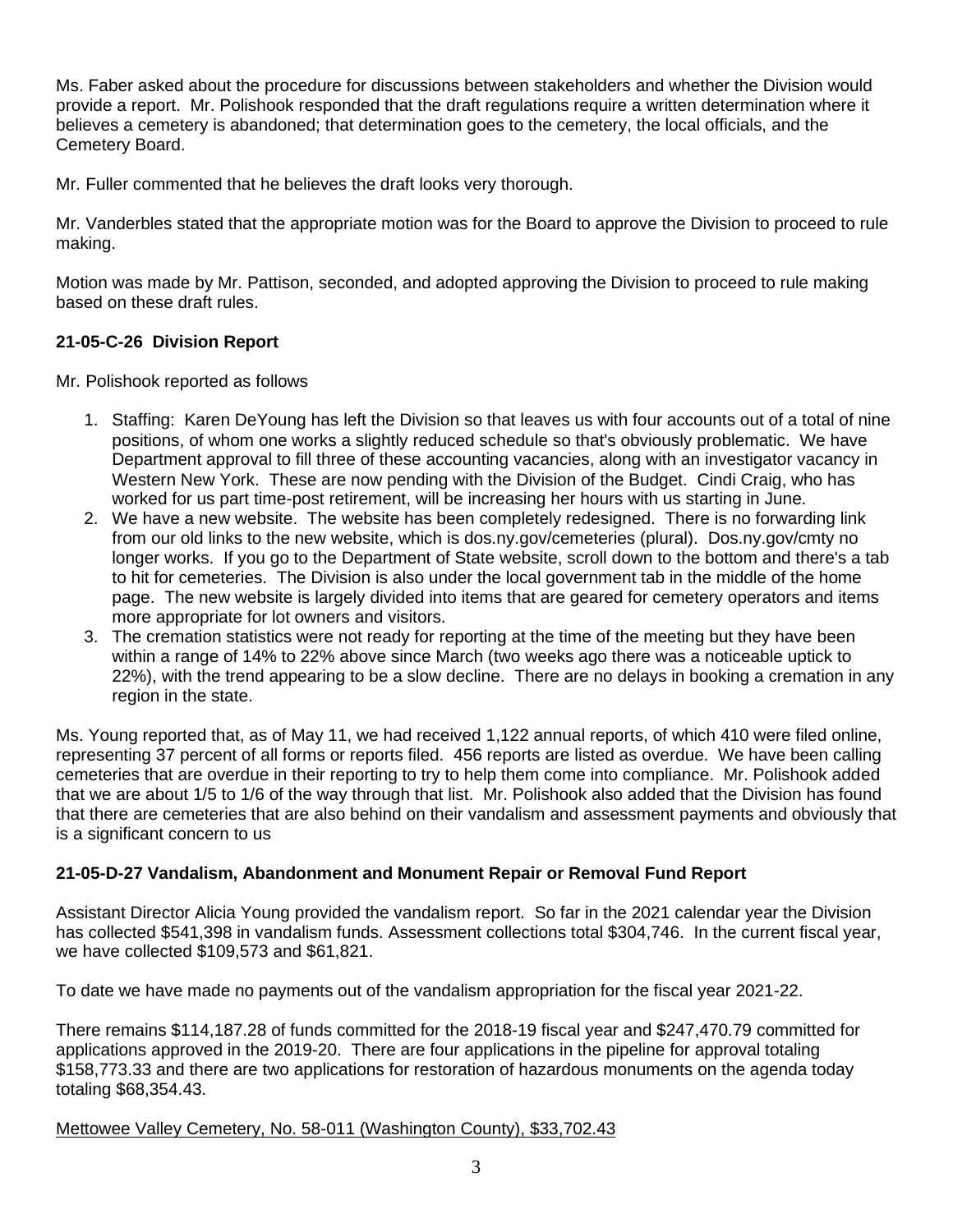Leonard Breen, Investigator with the Division of Cemeteries, stated that Mettowee Valley Cemetery is in Granville, in Washington County. The cemetery has applied for funds for the repair of hazardous monuments. Originally it sought restoration of 47 monuments. When Mr. Breen visited the cemetery, he found that only 37 of the 47 were eligible for repair (five were already down, three were too small, and he could not locate two more and the cemetery's President also could not locate those monuments). After deducting the total which came to \$8,800, the correct total was \$33,702.43.

Discussion ensued concerning a discrepancy in the application of approximately \$200 dollars.

After discussion, motion was made, seconded, and unanimously adopted approving the application in the amount of #33,702.43, subject to availability of funds.

#### Woodlands Cemetery, No. 58-020 (Washington County), \$34,652

Mr. Breen also presented this application for restoration of hazardous monuments. Woodlands Cemetery, a medium-sized cemetery located in the Village of Cambridge in Washington County, seeks funds to restore 20 hazardous monuments. Mr. Breen confirmed by going to the cemetery that all 20 monuments were leaning dangerously; most of them are large.

Mr. Pattison asked for comments from counsel. Mr. Vanderbles responded that not-for-profit corporation law 1510-a requires a 60-day notice period that begins after the third publication of notice, which occurred here on March 25. So 60 days after that would be May 24. However, the bid indicates that no work would begin before May 31. Mr. Vanderbles recommended that if the Board approves the application, the approval be made contingent upon no owner coming forward to repair or remove the monument prior to May 24<sup>th</sup>.

Motion was made, seconded, and unanimously adopted approving the application subject to availability of funds, provided that no owner comes before the cemetery before May 24th

### **21-05-E-28 29-010 Glen Village Cemetery (Montgomery) – Land Purchase**

Mr. Breen stated that Glen Village is a very small cemetery in Montgomery County in the Village of Glen. It is 1.5 acres, of which it has 35 lots remaining for sale. The cemetery is looking to purchase an additional 1.69 acres which will double its capacity and allow them to remain viable for an indefinite amount of time in the future. This is a good opportunity for the cemetery especially since it is purchasing land at well below market value; the farmer that currently owns the land is giving them a great price on this parcel and it has 50 foot of road frontage. It is currently used to grow corn so there will be little to no development costs.

Mr. Vanderbles emphasized that this is adjoining land so a recent addition to Not-for-Profit Corporation Law section 1506 regarding non-adjoining land does not apply. Mr. Vanderbles added that the Board may consider the method by which the purchase price is paid. Here, this will be paid through general funds. Mr. Vanderbles highlighted that the cemetery's board is considering \$2,282.50 as a donation to the cemetery association but that in any event the purchase price is be well below the fair and reasonable market value.

Motion made, seconded and unanimously adopted approving the purchase.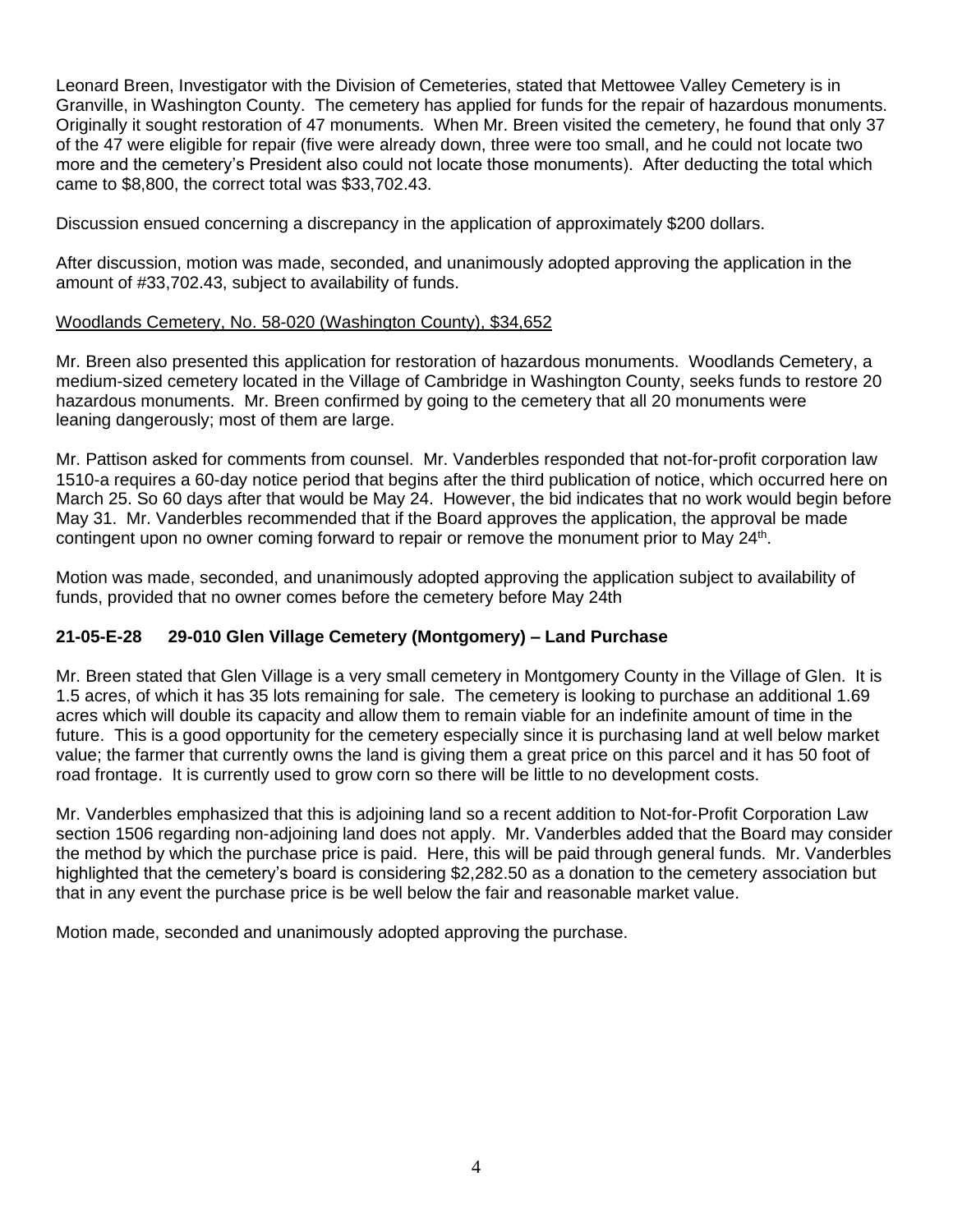#### **21-05-F-29 33-063 Utica Cemetery (Forest Hill) (Oneida) – New Crematory**

Mr. Seelman stated that Utica Cemetery, also known as Forest Hill Cemetery, is a large full service cemetery in the City of Utica, Oneida County. It has requested approval to establish a crematory and install two cremation retorts in an existing building on the property, a chapel annex originally used as a receiving vault. Currently, this space is used for equipment storage. It's a rather gothic looking stone building so it will make a attractive crematory. The plans are to renovate the building to include a temporary storage area, a small office, a viewing area for families to watch the cremation if they desire, and room for three cremation units. The current plan is to install two cremation units. The total estimated price is \$757,012. The cemetery has posted signs at the entrance to the cemetery and at the location of the major renovation; they have not received any negative comment that we've been made aware of.

The Division looked at crematories in the surrounding area. There is only one other crematory in Oneida County located in Waterville, at a traditional cemetery that is 15 miles away. We also considered Chenango Valley Crematory, a standalone crematory located 33 miles away. After that, the next closest crematory is Woodlawn Cemetery in Syracuse. The cremation rate increased dramatically in the Central New York region in 2020, but even prior to that it had been increasing at approximately three percent a year. Utica Cemetery does not feel that the new crematory will have a negative impact on existing crematories in the area and feels that it will be able to develop clientele based on just the natural increase in cremation in the area.

Mr. Polishook added that the cemetery states that it does not need any further planning or local zoning approvals and that it can do this project as of right and has confirmed that with the City of Utica. The cemetery still needs a building permit. The statute states that no crematory shall be approved until other approvals or permits have been obtained. We have interpreted that in the past to say we will not put a matter before the board unless the have zoning or planning approval or the equivalent to that but we are willing to recommend conditional approval if the cemetery is still waiting for things like a building permit or Department of Environmental Conservation approval for the retorts. Our recommendation of approval is contingent on receipt of those permits. The second issue which counsel may have more to say about is the survey. The last two crematories the Board approved were in existing cemeteries and the cemeteries did not have a certified survey. Nevertheless, the statute specifically says an application has to have a certified survey. At most, the Division would recommend that approval be conditioned on receiving that survey and that the survey be limited to the area involving the crematory, which represents a small corner of the cemetery and will be in an existing building.

Mr. Pattison asked how the cemetery intends to pay for the crematory.

Mr. Polishook noted that there are actually two separate applications, one for approval of the crematory and one for a recommendation that Supreme Court approve a loan from the cemetery's permanent maintenance fund, and that the Division recommends that the Board's approval of the crematory should be contingent on approval of the loan from their permanent maintenance fund. The amount of the proposed loan is \$757,712.30, which the cemetery proposes to pay back with two percent interest over 10 years. Mr. Polishook added that the Division's accountant's report refers to a perpetual care fund but that this money is not true perpetual care, but, rather, is money paid by individual lot owners before 1949 for maintenance of the cemetery. The proposed loan is approximately 10 percent of the cemetery's combined permanent maintenance fund. We think the loan is worth it because we think the crematory is going to pay for itself. Cremation rates continue to increase and there is no crematory in the City of Utica

Mr. Pattison asked Mr. Vanderbles about the issue of the survey.

Mr. Vanderbles stated that Not-for-Profit Corporation Law section 1507 provides authority to permit a loan from the permanent maintenance fund with Supreme Court approval and that approval of the crematory could be made contingent upon receiving that approval. Not-for-Profit Corporation Law 1505-a requires a certified survey. The division stated that the cemetery did not include a certified survey but instead included maps.

Referring to the statute, Mr. Vanderbles stated that it does require that no crematory shall be approved until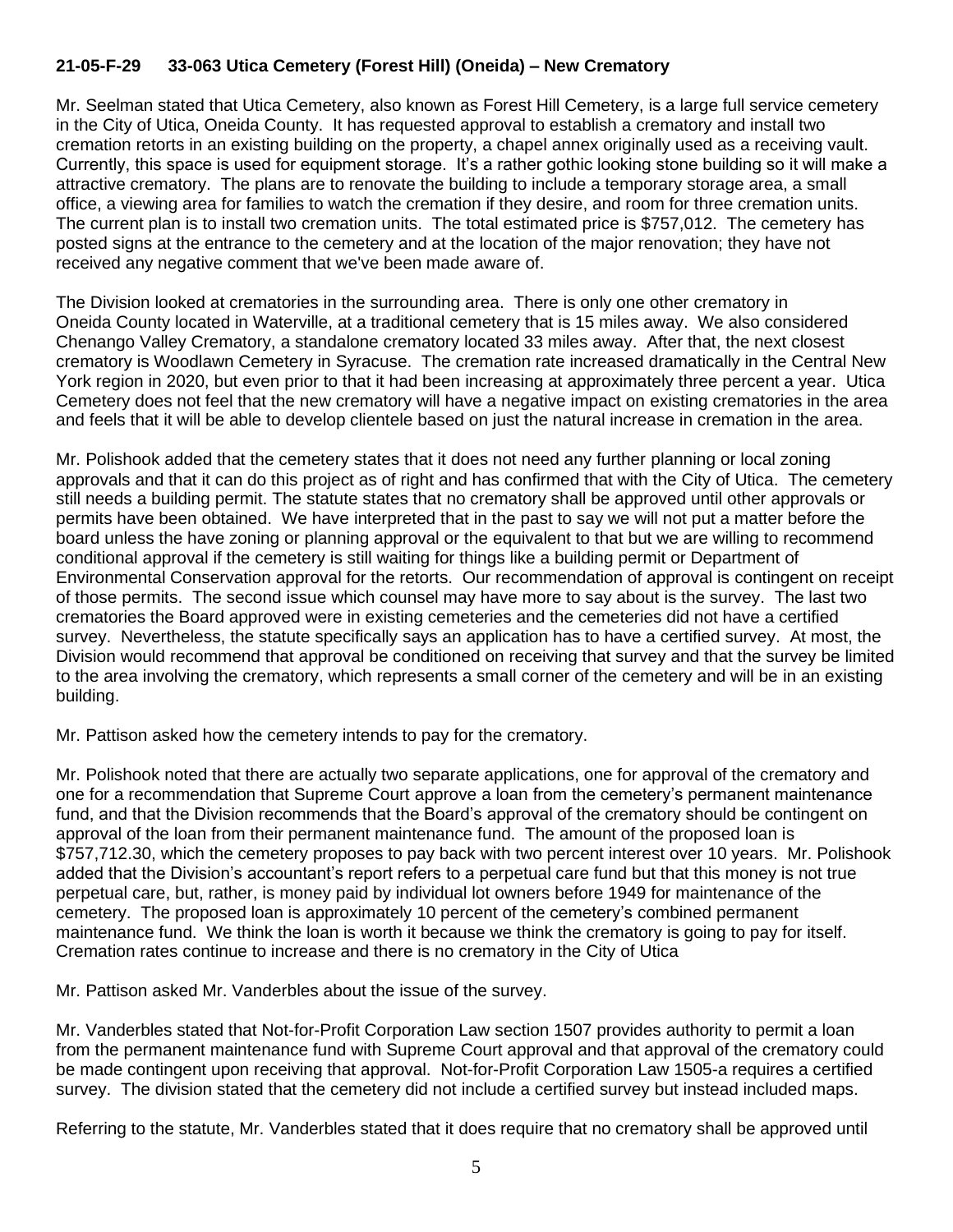such other approvals or permits have been obtained. Any board approval of the crematory should be so conditioned. The report indicates that a building permit from the City of Utica and an emissions permit from the DEC need to be obtained and approval if given could be made contingent upon obtaining those permits.

Mr. Pattison asked whether someone from the cemetery wishes to address the Board.

David Fleming spoke on behalf of the cemetery. First, Mr. Fleming observed that the commissioner of buildings for the City of Utica has indicated that there is no further approval required for the crematory other than a ministerial building permit, and the DEC permit, which typically would not come until later in the process. Second, Mr. Fleming stated that this Board has routinely allowed for existing properties with existing buildings to move forward with applications absent a survey. In this case, as Mr. Seelman pointed out, the crematory will be in an existing building. The building is 116 years old so there is no question that the cemetery owns the property. Existing maps of the cemetery show the proposed site of the crematory. The section of law is particularly concerned about new construction of crematories off of cemetery grounds or on property that was not currently utilized for cemetery purposes, although, as counsel points out, the language does not state that. A survey of this entire this property would be incredibly expensive and given our position unnecessary

Mr. Pattison indicated that he did not recall the Board previously considering this issue and that his concern is that the statute says a survey is required. Mr. Pattison queried whether the cemetery could limit the scope of the survey to a site that includes the building relative to the boundaries.

Ms. Faber stated that she understands there isn't any question about the ownership of that existing structure but the statute is clear. She asked if the cemetery has a survey done for another purpose that would document.

Mr. Fleming responded that to his knowledge there has never been a survey but that the clear intent of the requirement seems to be met here.

Mr. Fuller stated that if there was any room in the statute for the Cemetery Board to waive that aspect, he would support it.

Mr. Pattison questioned whether the Board can waive a requirement of the statute but indicated that the Board can make a reasonable determination as to whether the statute is met.

Mr. Vanderbles stated that the statute is quite clear. It uses the term must and then enumerates the things to be included in the application. As to the breadth of the survey, the statute does say a certified survey of the site and location within the county where it will be situated. He reads this to mean not the entire cemetery but the site of the proposed crematory.

Motion was made, seconded, and unanimously adopted approving the application of Utica Cemetery contingent on receipt of building permits and DEC permits and approval of the Court of the loan from the permanent maintenance fund and receipt of a survey of the site where the building is located (not necessarily the entire parcel).

### **21-05-G-30 34-053 Woodlawn Cemetery (Onondaga) – Mausoleum**

Mr. Seelman provided background on this application. Woodlawn Cemetery is a 150 acre cemetery in Onondaga County located partially in the City of Syracuse. The cemetery is requesting approval to construct a 244 crypt addition to an existing mausoleum within the cemetery. The cemetery has five mausoleum complexes totaling over 8,000 crypts. Currently only 347 crypts remain available. In 2020, the cemetery sold 242 crypts. The cemetery will also, as part of this application, replace the roof of the existing mausoleum. The total cost is 799,352, financed from the general fund. Currently, the general fund has over \$15 million.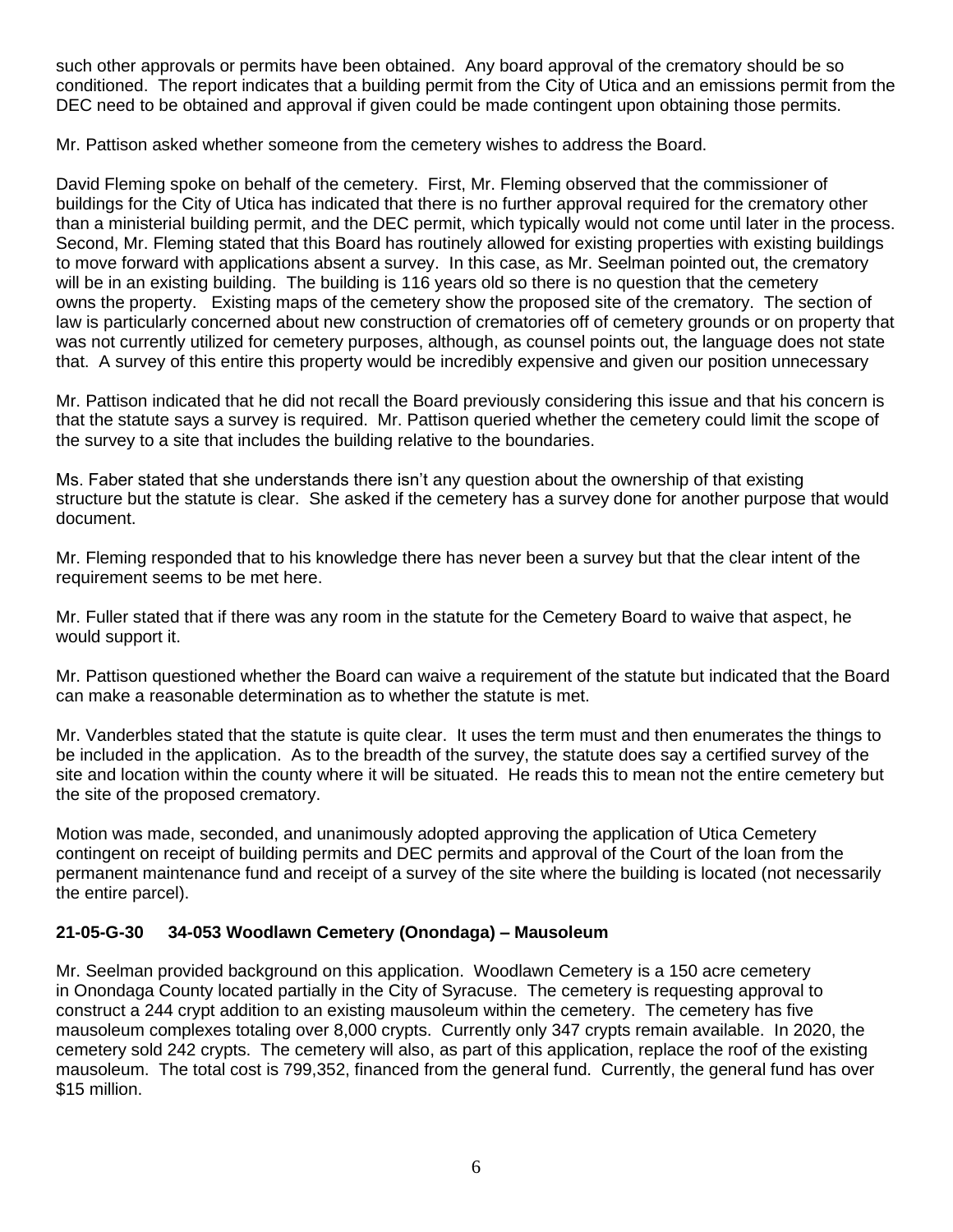Mr. Seelman added that when he visited the site he saw notices posted both at the entrance and at the site. At his request, the cemetery actually sent letters to lot owners in the area. The cemetery has received no negative comments about this project.

Mr. Polishook added that there have been several similar additions at other cemeteries and they have been successful.

In response to a question from Ms. Faber, David Fleming, speaking for the cemetery, indicated that the cemetery had 253 in-ground burials and 242 crypt sales in 2020, and that these were not duplicative.

Motion was made, seconded, and unanimously adopted approving the application of Woodlawn Cemetery for an addition to its mausoleum, to be financed out of its general fund.

### **21-05-H-31 52-033 Mount Pleasant Cemetery (Suffolk) – Land Purchase**

Mr. Polishook explained that Mount Pleasant Cemetery purchased a parcel of land without Board or court approval in 2014. The land adjoins the cemetery; the town had used it years ago as a garage and maintenance area. There had been an underground storage tank for fuel that has been removed. Essentially, the town approached the cemetery and offered it the land. The cemetery acquired it because it was contiguous. There really is no good reason for why the cemetery didn't previously seek approval but now the cemetery seeks to come into compliance by getting retroactive approval. The cemetery bought the land before the 2015 change in law that allows the Board to approve land purchases and sales without court approval; it will seek judicial approval nunc pro tunc. The sale price was \$110,000, with another \$10,000 in closing costs. That is below the appraised value even as of 2014. Per a broker's price opinion, the land is probably worth five times that now. Looking at the map of the cemetery the acquisition makes sense—it squares off the edge of the cemetery property. During the height of the Covid pandemic the cemetery used this area for additional storage. Had the cemetery come to us in 2014 we would have recommended approval. Now that we've seen what they've done with it and how land prices have increased, we certainly recommend retroactive approval now. Because of the former fuel tank there were a phase one and phase two environmental study done. Those are included separately along with a short write-up and an update from one of the cemetery's two appraisers saying that the environmental concerns do not change the valuation; the cemetery was unable to reach the other appraiser for an update. The phase two study gave the parcel as clean a bill of health as really one could expect. Finally, Mr. Polishook noted that Mount Pleasant almost doubled its cremation capacity during the height of the pandemic and its extra capacity was absolutely critical in meeting the downstate demand for cremations last May and June.

Mr. Vanderbles emphasized that the application is nunc pro tunc and involves adjoining land.

Motion was made, seconded and unanimously adopted to approve this nunc pro tunc application for a purchase of adjoining land.

### **21-05-I-32 52-044 Pinelawn Memorial Park – Major Renovation**

Mr. Polishook explained that this application was barely a major renovation, and was presented solely because it required local permits. Pinelawn Memorial Park is essentially divided into four parcels, one to the west of Wellwood Avenue, the remaining three east of Wellwood Avenue. One of these three is north of the Long Island Rail Road; another is south of the Long Island Rail Road. The final parcel is across another major thoroughfare and is undeveloped. This application concerns the part of the cemetery south of the Long Island Rail Road. It is the only portion of the cemetery that allows for upright monuments; the rest of it is a memorial park. All developed parts of the cemetery but this one have well water. This part is on the municipal water system. The cemetery proposes to dig a tunnel under the Long Island Rail Road and Long Island Avenue to connect the water system in this piece with wells north of the rail road. The cemetery is estimating savings from eliminating municipal water usage but the Division's recommendation does not take those savings into account because \$450,000—the total cost of the project—is a minimal sum for this cemetery and we agree that it makes sense for the cemetery to operate using exclusively well water. The only caveat is that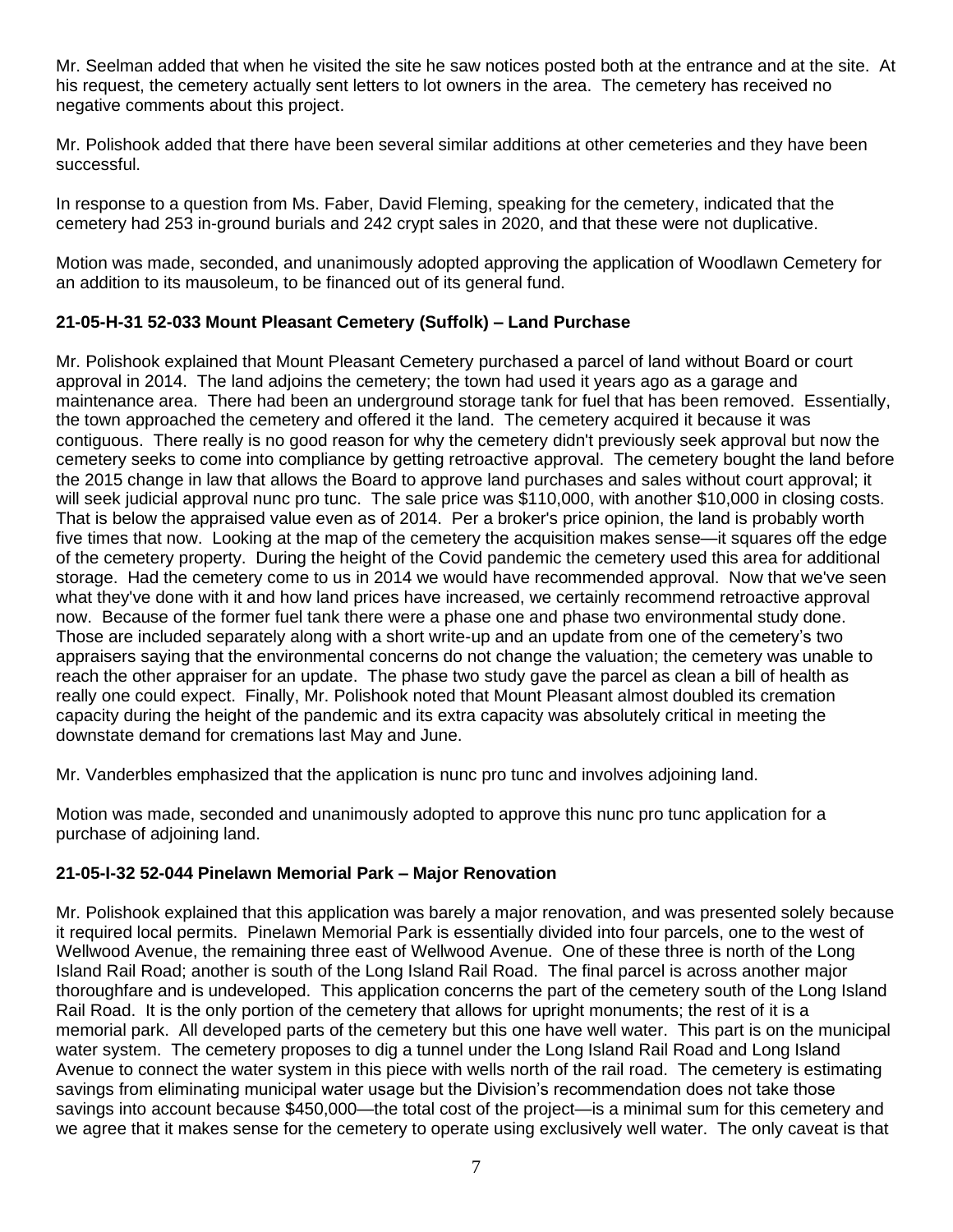the cemetery needs a final license from the Long Island Rail Road and the Division recommends that approval be contingent on the cemetery receiving that. The cemetery leases land adjacent to the part to be linked to the well water to a golf course; the Board approved this lease in 1992. The Division questioned, and the cemetery confirmed, that the irrigation tunnel would not be used to serve the golf course, which already has its own well system.

Mr. Fleming, representing Pinelawn, noted that the tunnel will provide easier maintenance for the cemetery by leaving it with one water system.

Motion was made, seconded, and unanimously adopted approving the application from Pinelawn cemetery for a major renovation involving connecting the existing well and irrigation system to an adjacent parcel of land currently served by municipal water, contingent on the receipt of a license from the Long Island Rail Road, with the recognition of their assurance that this does not benefit the golf course.

#### **21-05-J-33 52-044 Pinelawn Memorial Park – Lawn Crypt**

Mr. Polishook stated that Pinelawn Memorial Park is seeking to expand its lawn crypt sections. It has been very successful in installing and selling lawn crypts. Unfortunately, as a result of the pandemic, it been selling them more quickly than usual. It proposes to install a new section of lawn crypts immediately adjacent to another section of lawn crypts reviewed by the Board in August 2020. Technically, under our regulations the Board doesn't approve lawn crypt applications but states that it has no objection.

The cemetery anticipates that the project will be very profitable. They anticipate installing 2,000 lawn crypts this year and 2,000 more lawn crypts early next year. The total estimated cost is \$1.5 million and the cemetery expects to sell them for \$12 million. There are several very technical calculations that are required for lawn crypt applications those calculations are included in the packet. These are unchanged from the calculations that were made back in August. There is a full accounting write-up in the Division's recommendation. Mr. Polishook also commented that lawn crypts are essentially graves with a built-in vault or grave liner but look from the surface like a conventional grave. Finally, Mr. Polishook noted that unlike the lawn crypts at Ferncliff Cemetery, these lawn crypts do not have any landscaping or features associated with them.

Motion was made, seconded, and unanimously adopted stating that the Board does not object to the application.

### **21-05-K-34 41-012 Mt. Olivet – Request for Waiver of Proposed Penalty**

Mr. Polishook stated that the Division has inquired into various transactions and records at this cemetery and is still reviewing financial information. In the course of the Division's review, the Division discovered that the cemetery had not filed vandalism and assessment payments for 2017 through 2020 and had not filed their required annual reports. The Division was also somewhat briefly denied access to certain cemetery records which we have now since obtained. The Division proposed penalties as a result and wrote to the cemetery proposing the penalties and giving it 30 days to seek a waiver from the Board. The cemetery has in fact sought that waiver. We ask that the matter be tabled and that the cemetery's time to object to any obligation they would have to pay be extended through the end of June with the idea that this would be presented at the Board's June 8 meeting

Motion was made, seconded, and unanimously adopted extending the period of time for Mount Olivet Cemetery to respond, request a waiver, or pay until June 30.

#### **Public Comment**

David Fleming, on behalf of the New York State Association of Cemeteries, stated that NYSAC will most likely have some additional technical requested changes to the proposed abandonment regulations and looks forward to offering those during the comment period and to reach out to the (New York State) Association of